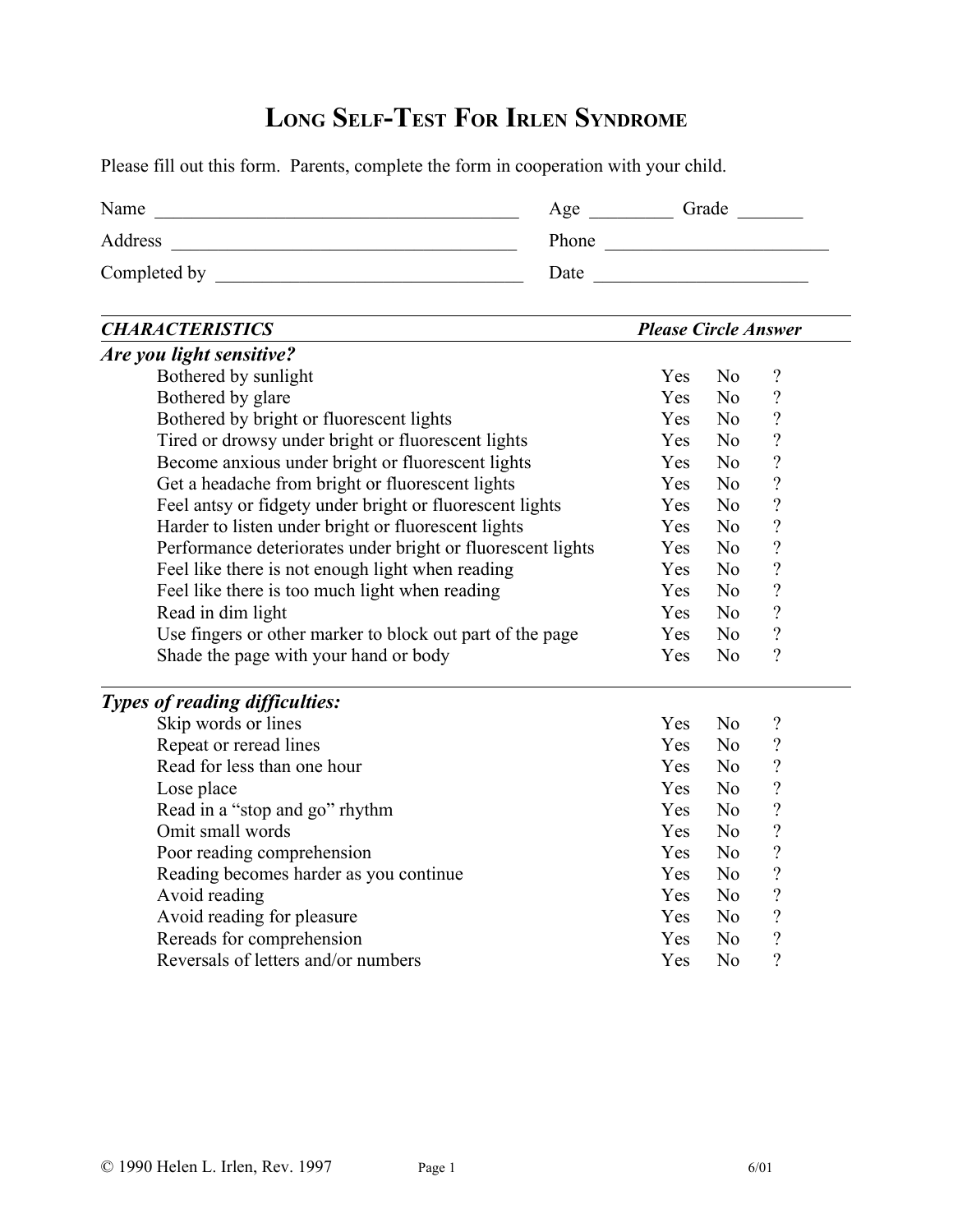| While reading or using a computer, do you:                           |     |                |                            |  |
|----------------------------------------------------------------------|-----|----------------|----------------------------|--|
| Rub eyes                                                             | Yes | N <sub>0</sub> | $\boldsymbol{\mathcal{C}}$ |  |
| Move closer to or further away                                       | Yes | N <sub>o</sub> | $\boldsymbol{\mathcal{C}}$ |  |
| Squint                                                               | Yes | N <sub>o</sub> | $\overline{\mathcal{L}}$   |  |
| Open eyes wide                                                       | Yes | N <sub>o</sub> | $\boldsymbol{\mathcal{C}}$ |  |
| Incorporate breaks                                                   | Yes | N <sub>0</sub> | $\boldsymbol{\mathcal{C}}$ |  |
| Change position to reduce glare                                      | Yes | N <sub>o</sub> | $\overline{\mathcal{L}}$   |  |
| Close or cover one eye                                               | Yes | N <sub>o</sub> | $\boldsymbol{\mathcal{C}}$ |  |
| Move head                                                            | Yes | N <sub>0</sub> | $\boldsymbol{\mathcal{C}}$ |  |
| Read word by word                                                    | Yes | N <sub>o</sub> | $\overline{\mathcal{L}}$   |  |
| Unable to speed read                                                 | Yes | N <sub>0</sub> | $\gamma$                   |  |
| Do you feel strain, fatigue, tired, or have headaches when:          |     |                |                            |  |
| Reading                                                              | Yes | N <sub>0</sub> | $\boldsymbol{\mathcal{C}}$ |  |
| Listening                                                            | Yes | N <sub>0</sub> | $\boldsymbol{\mathcal{C}}$ |  |
| Doing paper and pencil tasks                                         | Yes | N <sub>o</sub> | $\overline{\mathcal{L}}$   |  |
| Working on the computer                                              | Yes | No             | $\overline{\mathcal{L}}$   |  |
| Watching TV, movies, or live stage productions                       | Yes | N <sub>o</sub> | $\overline{\mathcal{L}}$   |  |
| Copying material                                                     | Yes | N <sub>o</sub> | $\overline{\mathcal{L}}$   |  |
| Doing math assignments                                               | Yes | N <sub>o</sub> | $\overline{\mathcal{L}}$   |  |
| Playing video games                                                  | Yes | N <sub>0</sub> | $\overline{\mathcal{L}}$   |  |
| Writing long assignments                                             | Yes | N <sub>o</sub> | $\overline{\mathcal{L}}$   |  |
| Doing visually-intensive activities like needlepoint, sewing,        |     |                |                            |  |
| cross stitching, crossword puzzles, woodworking, soldering, etc. Yes |     | N <sub>o</sub> | $\boldsymbol{\mathcal{C}}$ |  |
| Working under bright or fluorescent lights                           | Yes | N <sub>o</sub> | $\overline{\mathcal{L}}$   |  |
| Looking at stripes, patterns, bright colors, and high contrast       | Yes | N <sub>0</sub> | $\gamma$                   |  |
| <b>Handwriting:</b>                                                  |     |                |                            |  |
| Write up or down hill                                                | Yes | N <sub>o</sub> | $\boldsymbol{\mathcal{C}}$ |  |
| Unequal or no spacing between letters or words                       | Yes | N <sub>0</sub> | $\boldsymbol{\mathcal{C}}$ |  |
| Unequal letter size                                                  | Yes | N <sub>o</sub> | $\overline{?}$             |  |
| Unable to write on the line                                          | Yes | N <sub>o</sub> | $\overline{\mathcal{L}}$   |  |
| Leave out words, letters, or punctuation marks                       | Yes | N <sub>0</sub> | $\gamma$                   |  |
| <b>Attention/Concentration:</b>                                      |     |                |                            |  |
| Problems concentrating with reading or writing                       | Yes | N <sub>o</sub> | $\boldsymbol{\mathcal{C}}$ |  |
| Easily distracted when reading or writing                            | Yes | N <sub>o</sub> | $\overline{\mathcal{C}}$   |  |
| Easily distracted when listening                                     | Yes | N <sub>o</sub> | $\boldsymbol{\mathcal{C}}$ |  |
| Easily distracted when taking tests                                  | Yes | N <sub>o</sub> | $\overline{\mathcal{L}}$   |  |
| Daydreams in class or at lectures                                    | Yes | N <sub>o</sub> | $\overline{\mathcal{L}}$   |  |
| Problems staying on task                                             | Yes | N <sub>0</sub> | $\boldsymbol{\mathcal{C}}$ |  |
| Problems starting tasks                                              | Yes | N <sub>0</sub> | $\overline{\mathcal{L}}$   |  |
| Difficulty with scantron answer sheets                               | Yes | N <sub>0</sub> | $\overline{?}$             |  |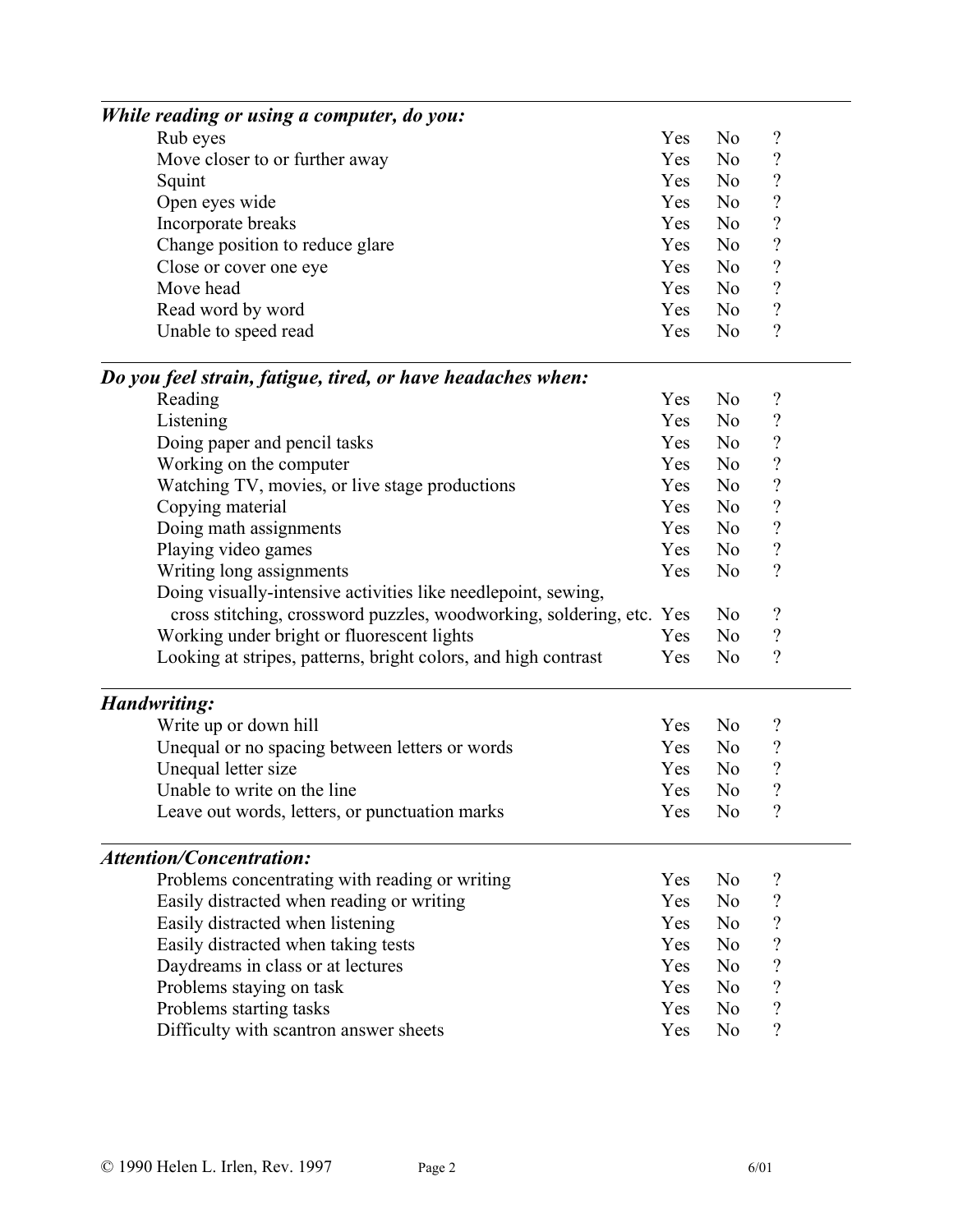| Copying:                                                     |     |                |                            |          |
|--------------------------------------------------------------|-----|----------------|----------------------------|----------|
| Lose place (book, chalkboard, whiteboard, overhead)          | Yes | N <sub>0</sub> | $\boldsymbol{\mathcal{C}}$ |          |
| Leave out words (book, chalkboard, whiteboard, overhead)     | Yes | N <sub>o</sub> | $\overline{\mathcal{C}}$   |          |
| Slow (book, chalkboard, whiteboard, overhead)                | Yes | N <sub>o</sub> | $\overline{\mathcal{C}}$   |          |
| Incomplete (book, chalkboard, whiteboard, overhead)          | Yes | N <sub>0</sub> | $\overline{\mathcal{L}}$   |          |
| Careless errors (book, chalkboard, whiteboard, overhead)     | Yes | N <sub>0</sub> | $\overline{\mathcal{L}}$   |          |
| Blink or squint (book, chalkboard, whiteboard, overhead?     | Yes | N <sub>o</sub> | $\overline{\mathcal{L}}$   |          |
| Difficulty refocusing                                        | Yes | N <sub>o</sub> | $\overline{?}$             |          |
| Difficulty copying things onto or off computer or typewriter |     | Yes            | N <sub>o</sub>             | $\gamma$ |
| <b>Composition/Essay Writing:</b>                            |     |                |                            |          |
| Disorganized                                                 | Yes | N <sub>o</sub> | $\boldsymbol{\mathcal{C}}$ |          |
| Problems with punctuation                                    | Yes | N <sub>0</sub> | $\overline{\mathcal{C}}$   |          |
| Problems proofreading                                        | Yes | N <sub>o</sub> | $\boldsymbol{\mathcal{C}}$ |          |
| Leave out letters or words                                   | Yes | N <sub>0</sub> | $\overline{\mathcal{L}}$   |          |
| Write without rereading                                      | Yes | N <sub>o</sub> | $\overline{\mathcal{L}}$   |          |
| <b>Mathematics:</b>                                          |     |                |                            |          |
| Misalign digits in number columns                            | Yes | N <sub>0</sub> | ?                          |          |
| Difficulty seeing numbers in the correct column              | Yes | N <sub>o</sub> | $\boldsymbol{\mathcal{C}}$ |          |
| Sloppy or careless errors                                    | Yes | N <sub>0</sub> | $\overline{\mathcal{L}}$   |          |
| Use finger, graph paper, or other marker when working        |     |                |                            |          |
| with columns of numbers                                      | Yes | N <sub>o</sub> | $\boldsymbol{\mathcal{C}}$ |          |
| Difficulty seeing signs, symbols, numbers, decimal points    | Yes | N <sub>o</sub> | $\overline{\mathcal{C}}$   |          |
| Reversals of numbers                                         | Yes | N <sub>0</sub> | $\overline{\mathcal{L}}$   |          |
| Music:                                                       |     |                |                            |          |
| Problems sight reading the notes                             | Yes | N <sub>0</sub> | ?                          |          |
| Prefer to memorize rather than read music                    | Yes | N <sub>o</sub> | $\boldsymbol{\mathcal{C}}$ |          |
| Prefer to play by ear                                        | Yes | N <sub>0</sub> | $\overline{\mathcal{L}}$   |          |
| Use finger to track notes                                    | Yes | N <sub>o</sub> | $\overline{\mathcal{L}}$   |          |
| Lose your place                                              | Yes | N <sub>o</sub> | $\overline{\mathcal{L}}$   |          |
| Trouble reading the notes or notes and words together        | Yes | N <sub>0</sub> | $\boldsymbol{\mathcal{C}}$ |          |
| Difficulty interpreting the music notations                  | Yes | N <sub>0</sub> | ?                          |          |
| Little progress in spite of regular practice                 | Yes | N <sub>0</sub> | $\overline{\mathcal{C}}$   |          |
| <b>Depth Perception:</b>                                     |     |                |                            |          |
| Difficulty getting on and off escalators                     | Yes | N <sub>0</sub> | ?                          |          |
| Clumsy                                                       | Yes | N <sub>0</sub> | $\overline{\mathcal{C}}$   |          |
| Bump into table edges or door jams                           | Yes | N <sub>0</sub> | $\overline{\mathcal{C}}$   |          |
| Difficulty walking up and/or down stairs                     | Yes | N <sub>0</sub> | $\overline{\mathcal{C}}$   |          |
| Difficulty judging distances                                 | Yes | N <sub>0</sub> | $\overline{\mathcal{C}}$   |          |
| Drop or knock things over                                    | Yes | N <sub>0</sub> | $\overline{\mathcal{L}}$   |          |
| As a child, accident prone or have bruises on your shins     | Yes | N <sub>0</sub> | $\overline{\mathcal{C}}$   |          |
| When walking next to someone, do you drift into the person   | Yes | N <sub>0</sub> | $\overline{\mathcal{C}}$   |          |
| When walking, do you feel dizzy or light headed              | Yes | N <sub>0</sub> | $\overline{\mathcal{C}}$   |          |
| Difficulty getting on or off moving objects                  | Yes | N <sub>0</sub> | $\overline{\mathcal{L}}$   |          |
|                                                              |     |                |                            |          |